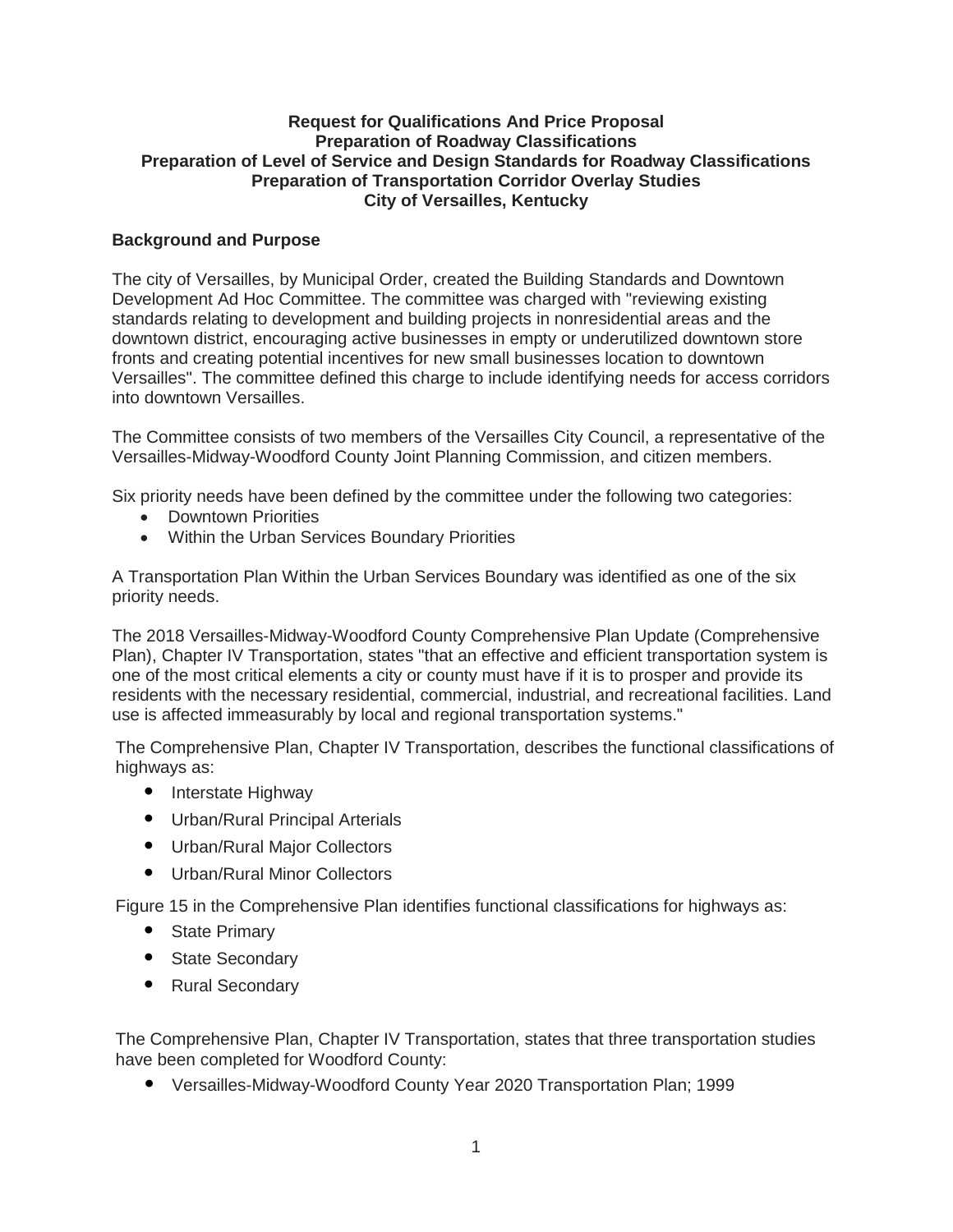- Community and Transportation System Plan for Southern Versailles; 2002
- Northwest Versailles Mobility Study; 2010

The Versailles-Midway-Woodford County 2020 Transportation Plan (2020 Plan) cites a "lack of connectivity which caused congestion in downtown Versailles (and other areas) and increased traffic on city streets which were never designed for cut through traffic". The 2020 Plan addressed improving efficiency of the Transportation System, reducing the impacts of transportation on the environment, reducing the need for costly public infrastructure, ensuring efficient access to jobs, services, and centers of trade, and encouraging private sector development patterns.

The 2020 Plan cites Levels of Service (LOS) for all roadway classifications as a need for the city of Versailles and Woodford County. The plan referenced the KY 33 South Main Street to the Bluegrass Parkway, US 62 Midway Road, US 60 and the US 60 Bypass corridors as LOS D meaning that "Small increases in flow cause substantial increases in delay and decreases in arterial speed. The ability to maneuver along the arterial is severely restricted." US 60 Frankfort Street/North Main Street is classified as LOS E meaning "Significant delays and average travel speeds of less than one-third the free-flow are experienced along the arterial segment The 2020 Plan further recommends that minimum levels of service for arterials include building setbacks of 500 feet and landscaping for arterials.

Ambiguity exists between the Comprehensive Plan and the 2020 Transportation Plan with respect to the functional classifications of roads within the city of Versailles and Woodford County.

The committee concluded that:

1. Issues relating to classification of roadways, level of service and design standards for functional roadway classifications, and connectivity contribute to traffic congestion, triptime duration, and to increased pollution from vehicular traffic. These problems disincentivize business owners from locating in the downtown business district, disincentivize property owners from upgrading empty or under-utilized buildings, and discourage visitors to the downtown area.

2. Classifying roadways, both existing and proposed, and developing LOS standards for each classification is needed to meet the goals of an effective and efficient transportation as stated in the Comprehensive Plan.

3. Planning for future transportation improvements with design standards for roadway classifications would facilitate achievement of goals as established in the Community and Transportation System Plan for Southern Versailles:

- Improve the efficiency of the transportation system
- Reduce the impacts of vehicular transportation on the environment
- Reduce the need for costly future public infrastructure
- Ensure efficient access to jobs, services and centers of trade
- Encourage private sector development patterns

4. Connectivity of existing roadways through the elimination of "spite strips" would facilitate traffic flow within the urban service boundary, would eliminate dead end roads, and thus would enhance public safety — a primary role of government.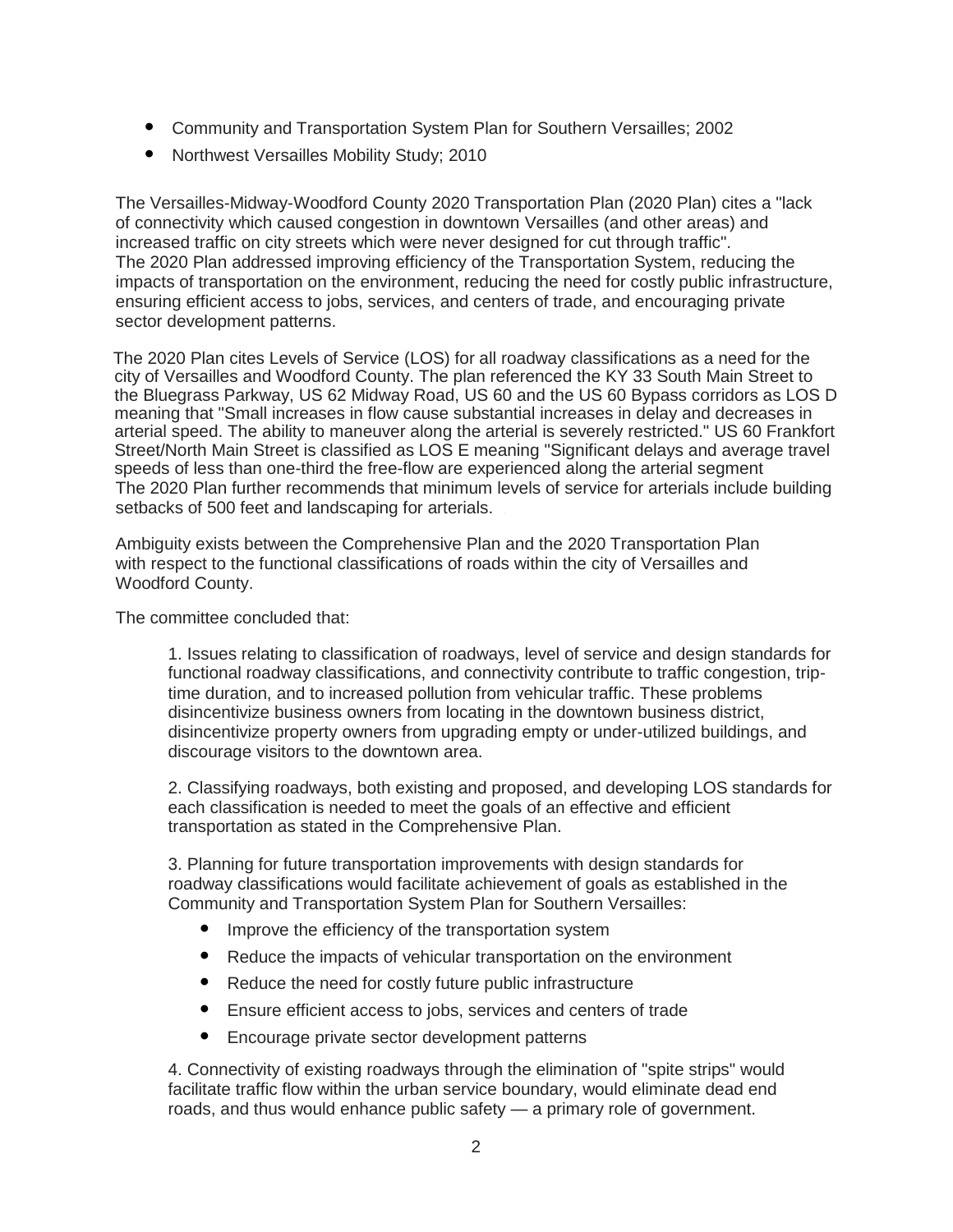5. Gateway corridor entrances to the city to Versailles could be enhanced through development per LOS standards, setback requirements and landscape buffer requirements.

6. The Transportation System for the city of Versailles and Woodford County could be improved with LOS improvements to major and minor arterial roadways.

# **Request For Qualifications**

The city of Versailles is requesting Statements of Qualifications from engineering firms, with qualifications and experience in transportation planning and design, interested in providing professional engineering services per the Scope of Services defined in this Request For Qualifications and Price Proposal (RFQ).

The Scope of Services defines the work to be completed and the project deliverables.

The Scope of Services must be completed within six months from the date of authorization.

The Building Standards and Downtown Development Ad Hoc Committee will serve as a Management and Technical Advisory Committee (MTAC) to the selected engineering firm (Engineer). All work by the Engineer will be coordinated through and reviewed by the MTAC.

The Engineer is responsible for meeting summaries of all meetings.

# **Scope of Services**

# **Task No. 1: Roadway Classifications, Level of Service and Design Standards in the Urban Services Boundary**

The Engineer will:

- In concert with the MTAC, establish functional roadway classifications for the city of Versailles.
- Establish Level of Service and Design Standards for each roadway classification.
- Level of Service and Design Standards for each roadway classification must include as a minimum but not be limited to:
	- o Roadway Capacity. Where required, roadway capacity must be specified for Average Annual Daily Traffic (AADT) and Peak Hourly Traffic (PHT).
	- o Roadway geometrics: Right of Way (ROW) width, grades, horizontal and vertical curvature, sight distance, design speed, and access interval.
- Classify all roads within the Urban Services Boundary of the city of Versailles per the adopted roadway classifications.

Note: There are 64+/- miles of roadway maintained by either the city or the state within the city limits.

Project Deliverable:

 Technical Memorandum (TM) No. 1: Roadway Classifications for the City of Versailles. TM No 1 must identify the functional roadway classifications, the Level of Service and Design Standards, and must classify each road within the Urban Service Area. Identification of roadway classifications will be on a planning level and do not require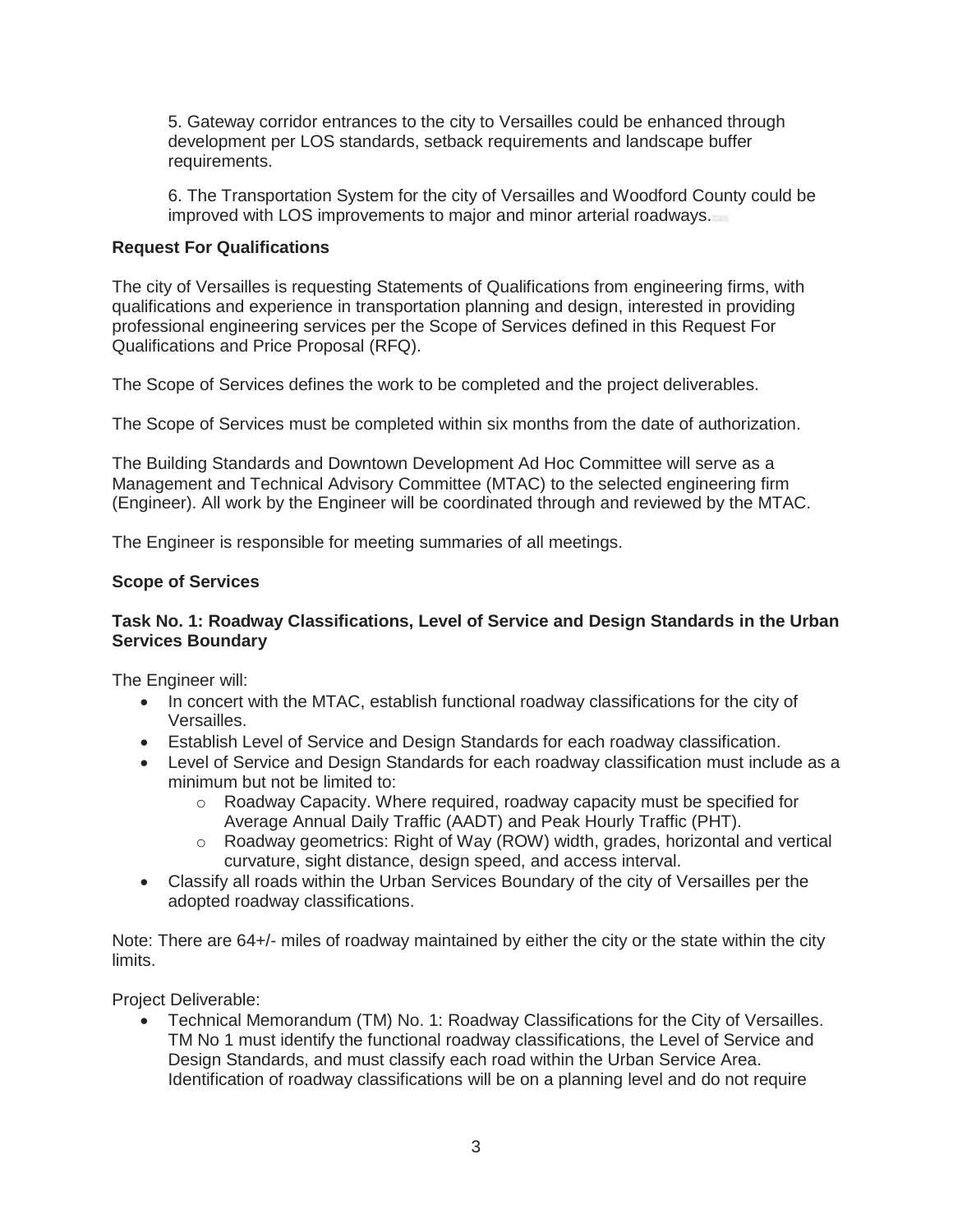detailed traffic counts or surveys of field conditions. Meeting Summaries for all meetings related to this task must be appended to TM No. 1.

- Timeframe for delivery of TM No.1: Three months
- Number of copies of TM No. 1: 10 for review and 10 for final
- Meetings with the MTAC: Two minimum; one to agree upon the roadway classifications and Level of Service and Design Standards and one to review TM No. 1.

## **Task No. 2: KY 33/Troy Pike/Bluegrass Parkway Corridor Study**

The MTAC has defined the KY 33/Troy Pike/Bluegrass Parkway Corridor as an overlay corridor study area. See Attachment A. For this overlay corridor study area, the Engineer will:

- Review the corridor study area with respect to Roadway classifications established in Task No. 1.
- Estimate AADT and PHT capacities based upon existing and future land use for roadway classifications higher than collectors and locals or equivalents thereof.
- Identify potential deficiencies in ROW width and sight distance(s) based upon roadway classifications established in Task No. 1 for roadway classifications higher than collectors and locals or equivalents thereof.

With completion of this portion of Task No. 2, the MTAC will plan, coordinate and facilitate a design charette (one) for the purpose of seeking input on transportation improvements needed within the study area corridor. Goals of the design charette are not limited to technical design of transportation improvements but must include landscape setbacks and landscape requirements. The MTAC will be responsible for all logistics of the design charette including the list of attendees, and the time, date, and the location of the meeting. The Engineer will meet in advance with the MTAC to discuss topics for discussion and goals of the design charette. The Engineer is responsible for leading the design charette.

With completion of the design charette and identification of transportation improvement needs including ROW requirements, landscaping and setbacks, the Engineer will prepare one or more transportation improvement alternative(s) for the study area corridor that embraces the outcomes of the design charette and the level of service and design standards for the roadway classifications within the study area.

The Engineer must prepare an opinion of project costs for each alternative.

Project Deliverable:

- TM No. 2: KY 33/Troy Pike/Bluegrass Parkway Study Area Corridor Alternatives. TM No. 2 will document the outcomes of the design charette, identify both in writing and graphically each alternative for the study area corridor, and include the opinion of project costs for each alternative. TM No. 2 must include photographs of field conditions with explanations for relevancy to the recommendations. TM No. 2 will include the Engineer's recommendation, in concert with input from the MTAC, for the selected alternative stating reasons for the recommendation. Meeting Summaries for all meetings related to this task, including the design charette, must be appended to TM No. 2.
- Timeframe for delivery of TM No. 2: Five months
- Number of copies of TM No. 2: 10 for review and 10 for final
- Meetings with the MTAC: Three (3) minimum. One to prepare for the design charette, one to review conceptual alternatives prior to finalization with opinions of project costs, and one to review TM No. 2.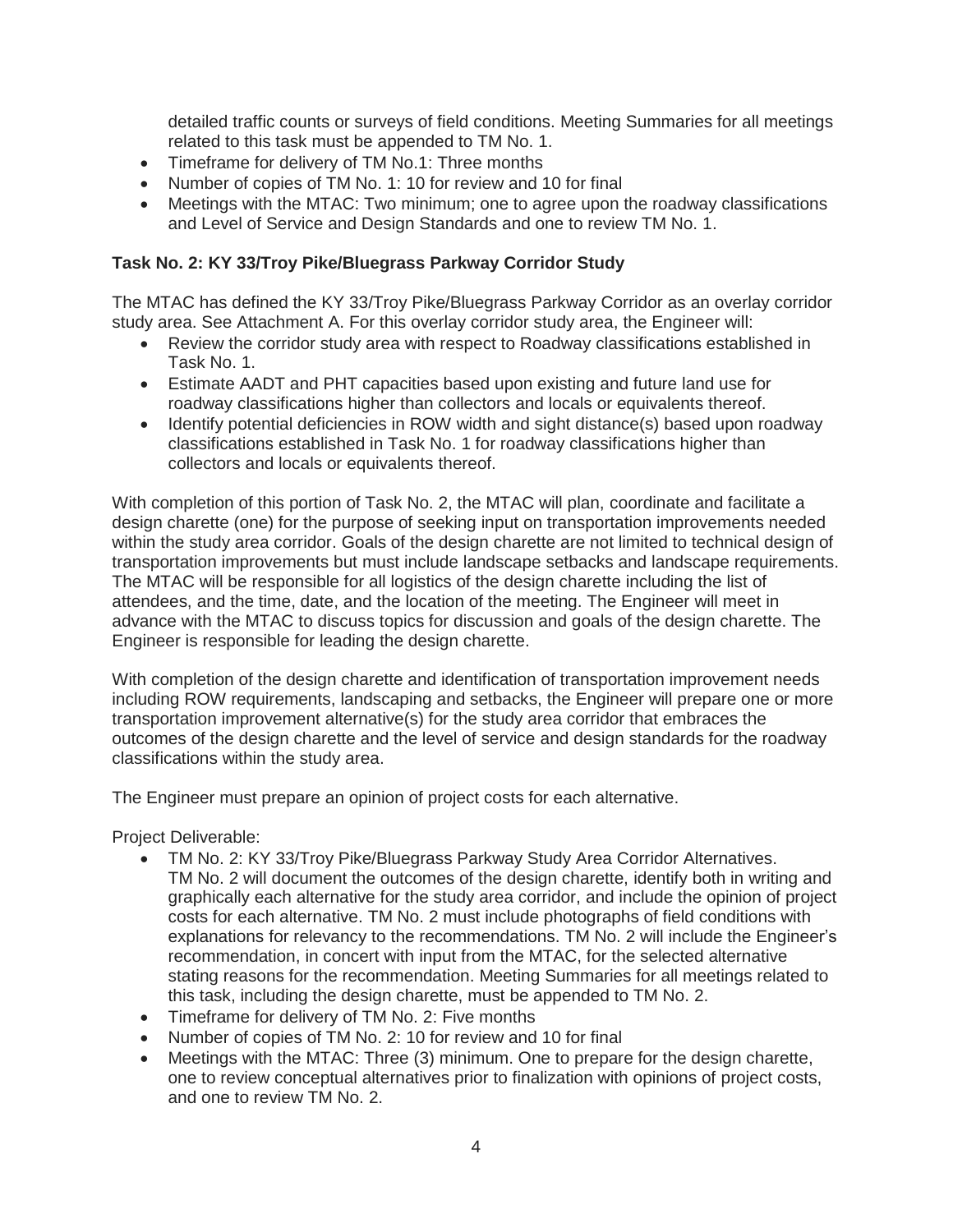# **Task No. 3: Executive Summary and Presentation to the City Council**

Project Deliverable:

- The Engineer will prepare TM No. 3: Executive Summary. The Executive Summary for the project is self-defined. Copies of TM Nos. 1 and 2 must be appended to the Executive Summary.
- Timeframe for Delivery of TM No. 3: Six months
- Number of copies for review: 10; Number of copies final: 20
- Meetings with the MTAC: One to review TM No. 3

Presentation to the City Council: The Engineer will present to the City Council, at a time and date to be determined after completion of TM No. 3, the results and recommendations of the study for the KY 33/Troy Pike/Bluegrass Parkway Study Area Corridor.

### **Additional Task No. 4: US 60 / Bluegrass Parkway Interchange to Marsailles Road**

The MTAC has defined the US 60 / Bluegrass Parkway Interchange to Marsailles Road as an overlay corridor study area. See Attachment B. For this overlay corridor study area, the Engineer will:

- Review the corridor study area with respect to Roadway classifications established in Task No. 1
- Estimate AADT and PHT capacities based upon existing and future land use for roadway classifications higher than collectors and locals or equivalents thereof.
- Identify potential deficiencies in ROW width and sight distance(s) based upon roadway classifications established in Task No. 1 for roadway classifications higher than collectors and locals or equivalents thereof.

With completion of this portion of Task No. 4, the MTAC will plan, coordinate and facilitate a design charette (one) for the purpose of seeking input on transportation improvements needed within the study area corridor. Goals of the design charette are not limited to technical design of transportation improvements but must include landscape setbacks and landscape requirements. The MTAC will be responsible for all logistics of the design charette including the list of attendees, the time, date, and the location of the meeting. The Engineer will meet in advance with the MTAC to discuss topics for discussion and goals of the design charette. The Engineer will be responsible for leading the design charette.

With completion of the design charette and identification of transportation improvement needs including ROW requirements, landscaping and setbacks, the Engineer will prepare one or more transportation improvement alternative(s) for the study area corridor that embraces the outcomes of the design charette and the level of service and design standards for the roadway classifications within the study area.

The Engineer must prepare an opinion of project costs for each alternative.

Project Deliverable:

 TM No. 4: US 60 Bluegrass Parkway Interchange to Marsailles Road Study Area Corridor Alternatives. TM No. 4 will document the outcomes of the design charette, identify both in writing and graphically each alternative for the study area corridor and include the opinion of project costs for each alternative. TM No. 4 must include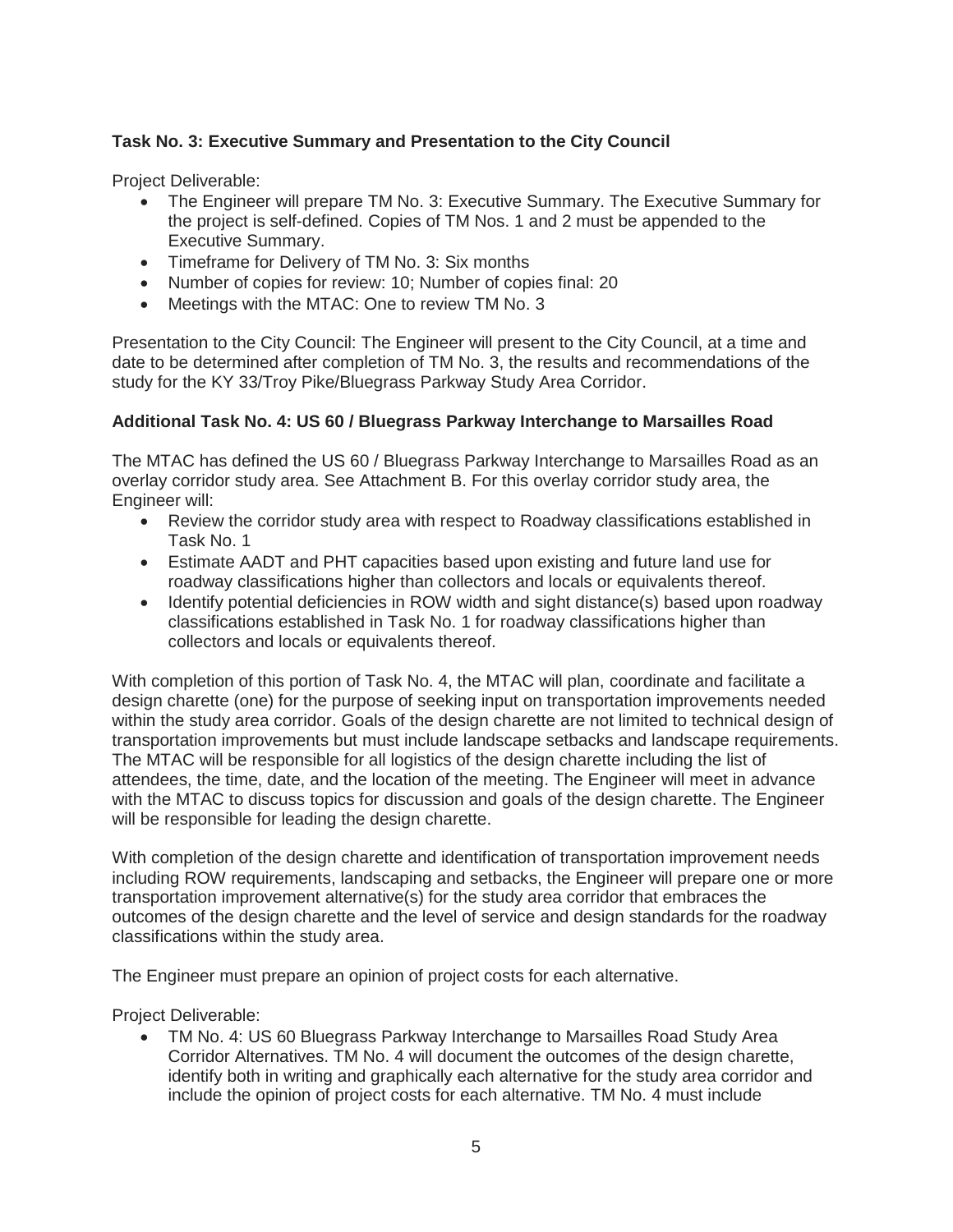photographs of field conditions with explanations for relevancy to the recommendations. TM No. 4 must include the Engineer's recommendation, in concert with input from the MTAC, for the selected alternative stating reasons for the recommendation. Meeting Summaries for all meetings related to this task, including the design charette, must be appended to TM NO. 4.

- Timeframe for delivery of TM No. 4: To be determined
- Number of copies of TM No. 2: 10 for review and 10 for final
- Meetings with the MTAC: Three (3) minimum. One to prepare for the design charette, one to review conceptual alternatives prior to finalization with opinions of project costs and one to review TM No. 2.
- If Task No. 4 is authorized as a part of Task Nos. 2 and 3 the Executive Summary and presentation to the Council will be a part of Task No. 3. If Task No. 4 is not authorized as a part of Task Nos. 2 and 3, then the professional services fee will be amended and stated as a part of a new Work Order.

### **Contract Type**

The selected Engineer will enter into an Indefinite Services Agreement (ISA), with the city of Versailles. The ISA will not authorize any specific work or volume of work. The ISA will serve as a vehicle by which the city of Versailles may issue one or more Work Orders (WO) identifying the Project Managers for both the city and the Engineer, the Scope of Services to be provided, the project deliverables, the timeframe for completion and the professional services fee(s) to be paid for the defined Scope of Services.

The ISA will specify the following minimum amounts of insurance coverages to be maintained by the Engineer:

| Professional Liability Insurance   | \$5,000,000            |
|------------------------------------|------------------------|
| <b>General Liability Insurance</b> | \$2,000,000            |
| <b>Worker's Compensation</b>       | <b>Statutory Limit</b> |

A copy of the ISA and sample WO is provided in Attachment C.

### **Statement of Qualifications Submittal Requirements and Schedule**

Engineers must submit a Statement of Qualifications (SOQ) as follows:

- 1. Letter of Transmittal: Maximum length: one page.
- 2. Summary Statement communicating the reason(s) that the Engineer should be selected. Maximum length: two pages.
- 3. Organizational Chart identifying the Project Manager and other key staff for all tasks required for the project. Staff must be those that will be used on the project. Maximum length: one page.
- 4. List of Clients, projects, and Client contact information for five recently completed and similar projects. Include a description of each project identified. Maximum length: five pages.
- 5. Resumes of key staff identified on the organizational chart. Resumes should be one page each. The number of resumes should not exceed the number of key staff identified on the organizational chart.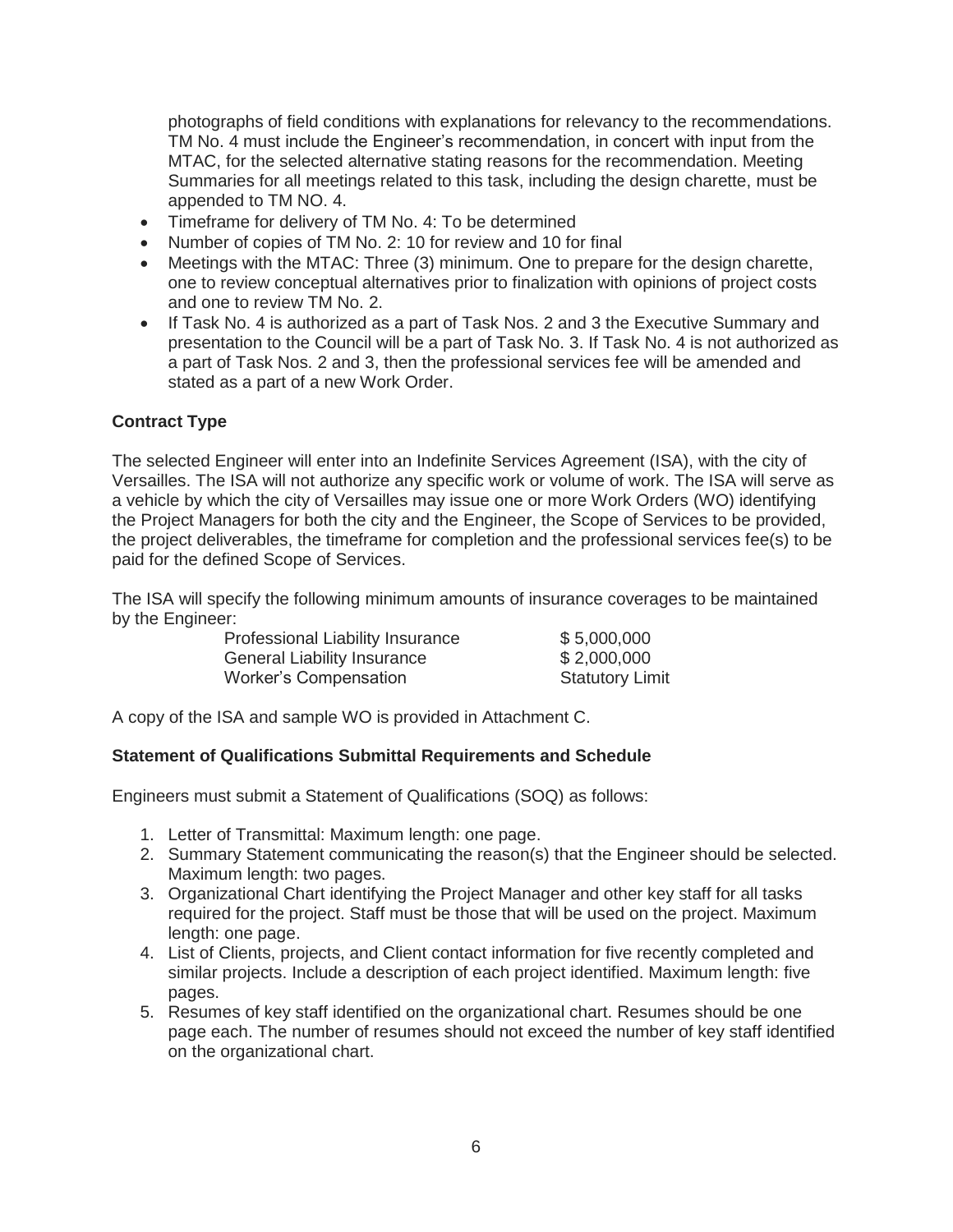**In a sealed envelope attached to the SOQ** and on the form found in Attachment D, complete a cost proposal for the professional services defined in this RFQ.

Ten copies of the SOQ, including the price proposal, must be submitted in a sealed envelope by 3:00 PM, on Wednesday, June 15, 2022, to:

> Elizabeth Reynolds, City Clerk City of Versailles 196 South Main Street Versailles, KY 40383

### **Selection Process**

The selection team, within three weeks of receipt of the SOQs, will rank the SOQs. The sealed price proposals will not be opened until the ranking of the submittals, based upon qualifications, is complete.

The price proposal of the top ranked Engineer will be opened and reviewed. If the price proposal of the top ranked firm is deemed reasonable and within budget, the Engineer will be offered the opportunity to agree to the scope of work and the formal Agreement between the city and Engineer. If the Engineer accepts the Agreement, the Agreement will be presented to the City Council for consideration and approval. If the Engineer declines to accept the Agreement, the process will be repeated with the second ranked firm. The process will be repeated as necessary until an Agreement is acceptable between an Engineer and the city.

Engineers should assume in their cost proposals that Task Nos. 1, 2, 3, and 4 will be authorized with the initial Work Order. Should this not be the final work authorization, the professional services fee for Task No. 4 will be deleted from the cost proposal.

The city of Versailles reserves the right to reject any and all proposals. The city reserves the right to revise the scope of work during the negotiation process without reissuance of the RFQ .

The Professional Services Bid form is provided in Word format for use by the Engineer in submitting its cost proposal. The city reserves the right to waive any minor informalities or errors in the Professional Services Bid Form.

When an Engineer is selected and approved by the city of Versailles, the Notice To Proceed will be issued within 14 days. The timeframe for completion of the Scope of Work will begin with the issuance of the Notice To Proceed.

Questions regarding this RFQ should be directed via email to:

Vernon Azevedo vernonazevedo@gmail.com

Only questions submitted in this manner will be addressed. Responses to questions submitted in this manner will be sent to all Engineers responding to this RFQ.

Engineers and/or anyone associated with a particular engineering firm or team of firms are cautioned that contact with any elected official of the city of Versailles, the county of Woodford, or the MTAC will result in disqualification of the engineering firm or team of firms.